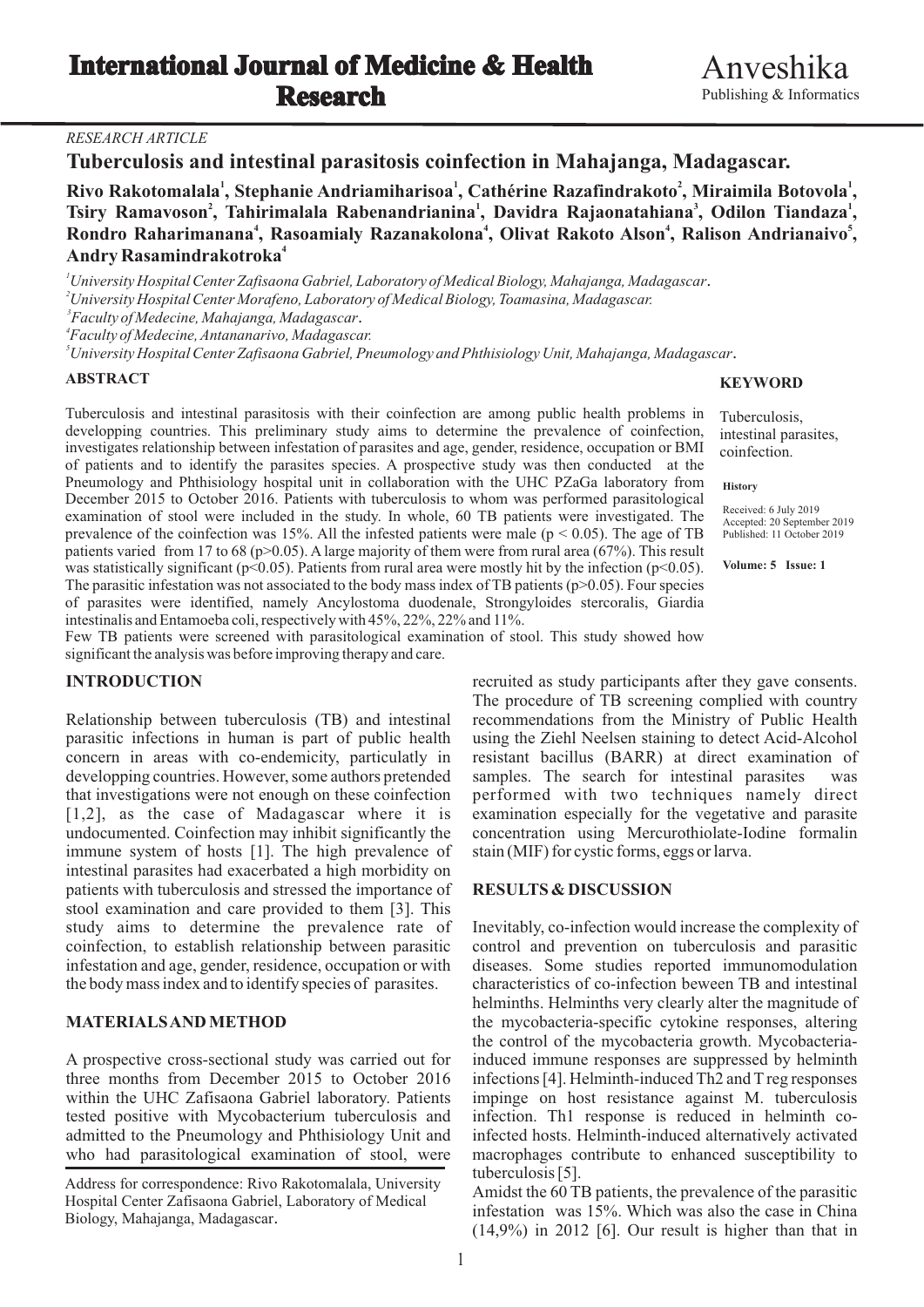| <b>Tuberculosis aspects</b>                            | <b>Newly</b><br>diagnosed<br>cases | TB relapse<br>$N=3(05%)$ | <b>Re-treatment</b><br>cases<br>$N=2(04\%)$ | <b>Total</b><br>$N=60(100\%)$ |
|--------------------------------------------------------|------------------------------------|--------------------------|---------------------------------------------|-------------------------------|
|                                                        | $N = 55(54%)$                      |                          |                                             |                               |
| Pulmonary TB                                           | 33(56%)                            | 02(4%)                   | $1(02\%)$                                   | $36(60\%)$                    |
| Miliary tuberculosis                                   | 05(08%)                            | $1(02\%)$                | $1(02\%)$                                   | 7(12%)                        |
| Pleural tuberculosis                                   | $11(18\%)$                         |                          |                                             | 11(18%)                       |
| Pott's disease                                         | 5(08%)                             |                          |                                             | $5(08\%)$                     |
| Association of Miliary<br>tuberculosis-pulmonary<br>TB | $01(02\%)$                         |                          |                                             | $1(02\%)$                     |

**Table 1:** Clinical forms of Tuberculosis.

**Table 2**: Coinfection Tuberculosis-intestinal parasites and associated risk factors.

| <b>Variables</b>       | <b>Total</b><br>$N=60(%)$ | <b>Intesitinal parasites</b><br>positive<br>$N=09(15%)$ | <b>Intestinal parasites</b><br>negative<br>$N=51(75%)$ | p value |
|------------------------|---------------------------|---------------------------------------------------------|--------------------------------------------------------|---------|
| Gender                 |                           |                                                         |                                                        | 0.04    |
| Male<br>٠              | 41(68%)                   | 09(15%)                                                 | 32(53%)                                                |         |
| Female<br>п            | 19(32%)                   | 0 <sup>0</sup>                                          | 19 (32%)                                               |         |
| Adult $(=18$ yrs old)  |                           |                                                         |                                                        | 0.27    |
| Yes<br>٠               | 58(97%)                   | 08(13%)                                                 | 50(84%)                                                |         |
| N <sub>0</sub><br>٠    | 02(3%)                    | $01(1.5\%)$                                             | $01(1.5\%)$                                            |         |
| <b>Residence area</b>  |                           |                                                         |                                                        | 0.01    |
| Urban<br>٠             | 43(72%)                   | 03(5%)                                                  | 40(67%)                                                |         |
| Rural<br>п             | 17(28%)                   | $06(10\%)$                                              | 11(18%)                                                |         |
| <b>Body Mass Index</b> |                           |                                                         |                                                        | 0.18    |
| $\langle 19kg/m2$      | 47(78%)                   | 09(15%)                                                 | 38(63%)                                                |         |
| $=19kg/m2$<br>٠        | 13(22%)                   | 00 <sup>1</sup>                                         | 13(13%)                                                |         |

**Table 3:** Intestinal parasites infestation.

| <b>Intestinal Parasites</b> | Total $N=9$ (100%) |  |  |
|-----------------------------|--------------------|--|--|
| Ancylostoma duodenale       | 4 (45%)            |  |  |
| Strongyloïdes stercoralis   | 2(22%)             |  |  |
| Giardia intestinalis        | 2(22%)             |  |  |
| Entamoeba coli              | $1(11\%)$          |  |  |

**Table 4:** Coinfection of clinical forms of tuberculosis and intestinal parasitosis.

| <b>TB</b> aspects                                      | <b>Newly</b><br>diagnosed cases<br>$N=7(78%)$ | TB relapse<br>$N=1(11\%)$ | Retreatment<br>TB<br>$N=1(11\%)$ | <b>Intestinal</b><br>parasites<br>$N=9(100\%)$ |
|--------------------------------------------------------|-----------------------------------------------|---------------------------|----------------------------------|------------------------------------------------|
| Pulmonary TB                                           | 2(22%)                                        |                           |                                  | 2(22%)                                         |
| Miliary tuberculosis                                   | $1(11\%)$                                     | $1(11\%)$                 | $1(11\%)$                        | 3(33%)                                         |
| Pleural tuberculosis                                   | 3(33%)                                        |                           |                                  | 3(33%)                                         |
| Association of miliary<br>tuberculosis-pulmonary<br>TB | $1(11\%)$                                     |                           |                                  | $1(11\%)$                                      |

*http://advancejournals.org/International-Journal-of-Medicine-and-Health-Research/*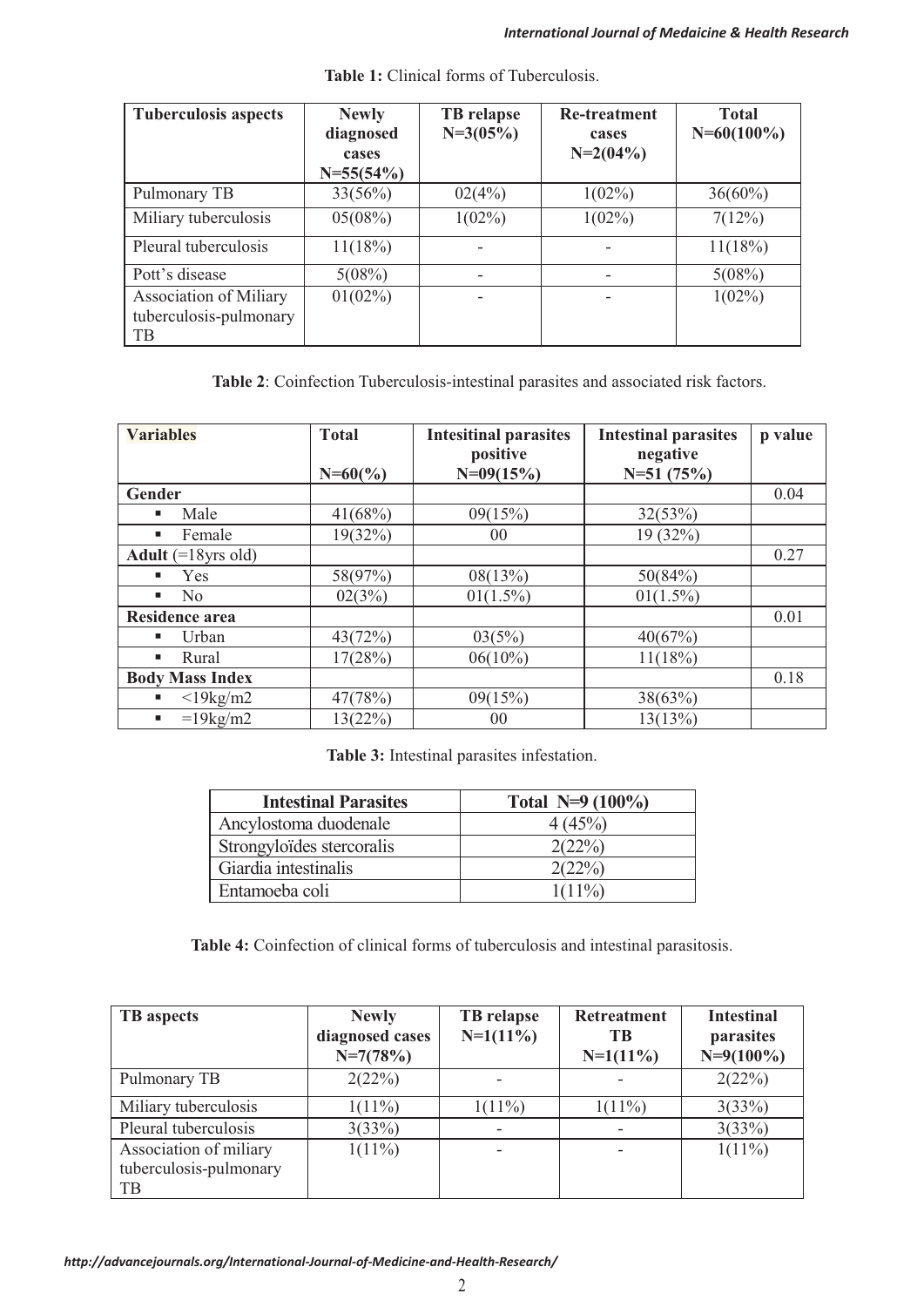Ethiopia with 5.7% [7]. Nevertheless, such figure is tuberculosis and intestinal parasitic infection free of widely below that reported in Ethiopia with a rate of charge in a national policy program to improve 49% [8]. caretaking of patients.

In this study, pulmonary tuberculosis and pleural tuberculosis were found predominant (Table 1). The age **REFERENCES** of TB patients infested with parasitic infections ranged from 17 to 68 years old with a mean age of 43. No [1]. Li XX, Zhou XN. Co-infection of relationship was associated between coinfection and tuberculosis and parasitic diseases in age, or the body mass index of patients. Although, a human. Parasit Vectors 2013;6:79. significant association was observed with gender, or [2]. Alemayehu M, Birhan W, Belyhun Y, Sahle residence (Table 2). Coinfection was mainly located on M, Tessema B. Prevalence of Smear Positive men [2]. However, other investigations reported an Tuberculosis, Intestinal Parasites and their overwhelming figure on women. According to these Co-Infection among Tuberculosis Suspects authors, women were more exposed to parasitic in Gondar University Hospital and Gondar infestation because of their occupation as farm keepers Poly Clinic, North West Ethiopia. J Microb [6]. Biochem Technol. 2014;6:179-84.

The rise of coinfection between tuberculosis and [3]. Kassu A, Mengistu G, Ayele B, Diro E, intestinal parasitosis is also linked with occurrence of Mekonnen F, Ketema D, and al. HIV and HIV infection on TB patients [8]. Unfortunately no HIV intestinal parasites in adult TB patients in a screening was achieved all along our study. It showed teaching hospital in Northwest Ethiopia. that patients with extrapulmonary tuberculosis were the Trop Doct. 2007;37:222-4. mostly infested (Table 4). Such result was different from [4]. Mendez-Samperio P. Immunological those reported in Ethiopia where pulmonary mechanisms by which concomitant tuberculosis were the frequently encoutered form of helminth infections predispose to the coinfection with intestinal parasitosis [2]. development of human tuberculosis. Korean

In this study, hookworm was found to be the J Parasitol. 2012, 50: 281-286. predominant intestinal parasite in TB patients (Table 3). [5]. Rafi W, Ribeiro-Rodrigues R, Ellner JJ, This result is concordant with the finding of other studie Salgame P. Coinfection-helminthes and done in Ethiopia [7]. Alemayehu et al had found that the tuberculosis. Curr Opin HIVAIDS. 2012, 7: infestation with hookworm and nematodes were the 239-244. most frequent infestations. The prevalence was high [6]. Zhou XN, Li XX, Chen JX, Wang LX, Tian comparing to those from others intestinal parasites [7]. LG, Zhang YP, and al. Intestinal Parasite The frequency of those parasites is linked to the Co-infection among Pulmonary condition of hot and wet climate of the region which Tuberculosis Cases without Human enhance its survival and growth. Immunodeficiency Virus Infection in a

The identified protozoa were Giardia intestinalis (22%) Rural County in China. Am J Trop Med Hyg and Entamoeba coli (11%) (Table3). On the other hand, 2014;90:1106-13. Franke and al. reported in Peru that protozoa were [7]. Martha Alemayehu1, Wubet Birhan, mostly encountered on children with tuberculosis [9]. Yeshambel Belyhun, Mezgebu Sahle and These species are transmitted in the cystic form through Belay Tessema1. Prevalence of Smear uncooked, badly washed foods (fruits, vegetables, Positive Tuberculosis, Intestinal Parasites lettuces…) and from water and drink drawn from rivers and Their Co-Infection among Tuberculosis contaminated with human excreta and which did not Suspects in Gondar University Hospital and undergo prior treatment [10, 11]. In Ethiopia, the Gondar Poly Clinic, North West Ethiopia. J association of two or more parasites is common on Microb Biochem Technol 2014, 6:4. patients with tuberculosis [8]. [8] [8]. Hailu AW, Solomon GS, Merid Y, Gebru

As limitation of the study, TB patients had only a single AA, Ayene YY, Asefa MK. The case control parasitological examination of stool. It is a possibility studies of HIV and Intestinal parasitic that in case of three examinations, the prevalence of co- infections rate in active pulmonary infection would be increased. tuberculosis patients in Woldia General

The study enabled us to understand that TB-intestinal [9]. Franke MF, Herman DC, Pereda Y, Lecca L, parasitosis coinfection is common in Mahajanga with a Fuertes J, Càrdenas L, and al. Parasite fairly high prevalence. Indeed, a systematic screening of Infection and Tuberculosis Disease among intestinal parasites is compulsory on all patients with Children in Lima (Pérou) : A Case–Control tuberculosis for collective and individual prevention Study. Am J Trop Med Hyg. purposes related to this infestation. Unfortunately, few 2014;90(2):279-82. TB patients had achieved parasitological examination of stool. It would be desirable that the Ministry of Public [10].Benouis A, Bekkouche Z, Benmansor Z. health insert the research of co-infection between Etude épidémiologique des parasitoses

- 
- 
- 
- 
- 
- 
- 
- . Hospital and Health Center in North Wollo, **CONCLUSION** Amhara Region, Ethiopia. Int J Pharma Sei. 2015;5(3):1092-9.
	-
	-

*http://advancejournals.org/International-Journal-of-Medicine-and-Health-Research/*